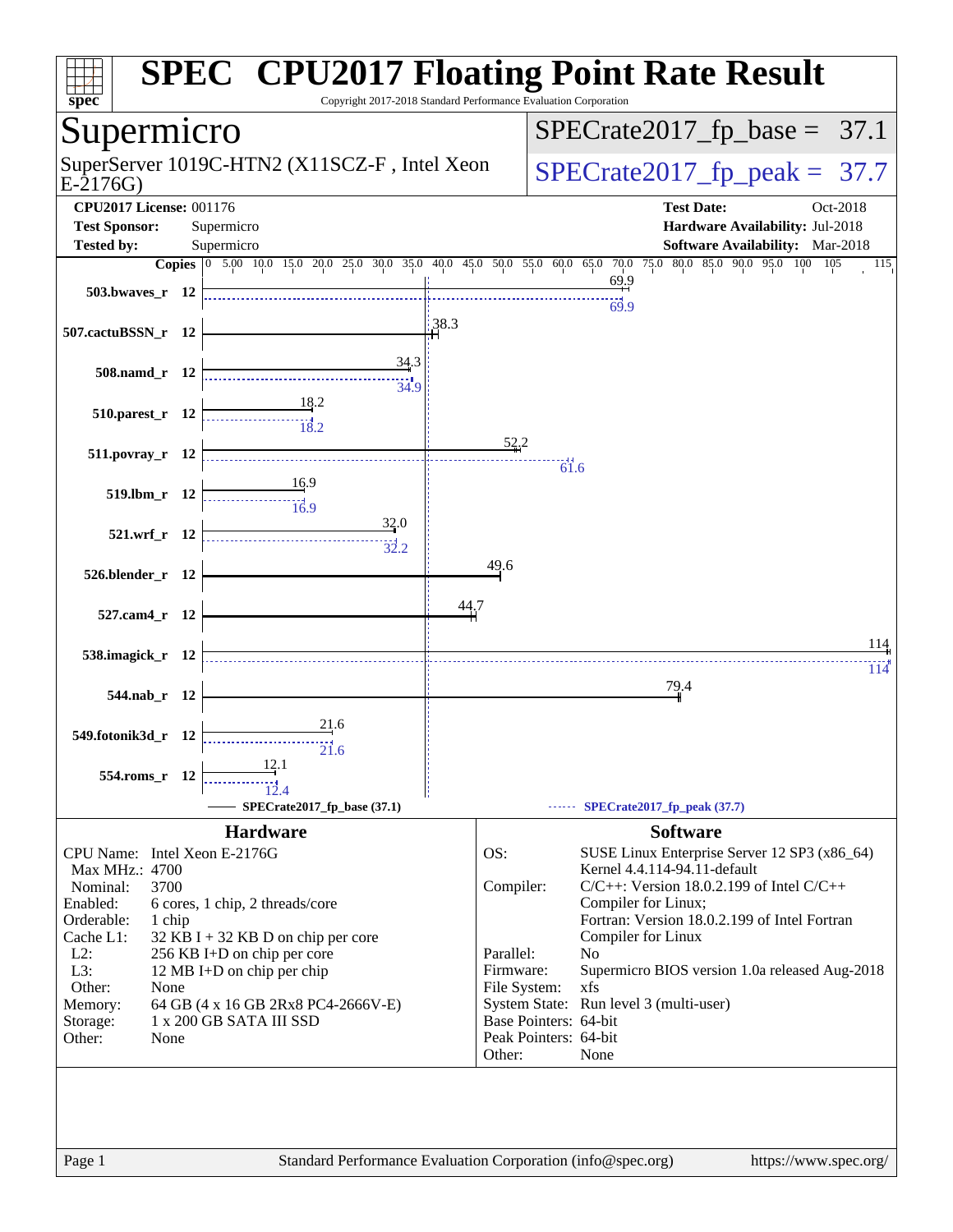

Copyright 2017-2018 Standard Performance Evaluation Corporation

### Supermicro

SuperServer 1019C-HTN2 (X11SCZ-F, Intel Xeon  $\big|$  [SPECrate2017\\_fp\\_peak =](http://www.spec.org/auto/cpu2017/Docs/result-fields.html#SPECrate2017fppeak) 37.7

 $SPECTate2017_fp\_base = 37.1$ 

#### E-2176G)

**[Tested by:](http://www.spec.org/auto/cpu2017/Docs/result-fields.html#Testedby)** Supermicro **[Software Availability:](http://www.spec.org/auto/cpu2017/Docs/result-fields.html#SoftwareAvailability)** Mar-2018

**[CPU2017 License:](http://www.spec.org/auto/cpu2017/Docs/result-fields.html#CPU2017License)** 001176 **[Test Date:](http://www.spec.org/auto/cpu2017/Docs/result-fields.html#TestDate)** Oct-2018 **[Test Sponsor:](http://www.spec.org/auto/cpu2017/Docs/result-fields.html#TestSponsor)** Supermicro **[Hardware Availability:](http://www.spec.org/auto/cpu2017/Docs/result-fields.html#HardwareAvailability)** Jul-2018

#### **[Results Table](http://www.spec.org/auto/cpu2017/Docs/result-fields.html#ResultsTable)**

|                                  | <b>Base</b>   |                |       |                | <b>Peak</b> |                |       |               |                |              |                |              |                |              |
|----------------------------------|---------------|----------------|-------|----------------|-------------|----------------|-------|---------------|----------------|--------------|----------------|--------------|----------------|--------------|
| <b>Benchmark</b>                 | <b>Copies</b> | <b>Seconds</b> | Ratio | <b>Seconds</b> | Ratio       | <b>Seconds</b> | Ratio | <b>Copies</b> | <b>Seconds</b> | <b>Ratio</b> | <b>Seconds</b> | <b>Ratio</b> | <b>Seconds</b> | <b>Ratio</b> |
| 503.bwayes_r                     | 12            | 1695           | 71.0  | 1723           | 69.9        | 1723           | 69.9  | 12            | 1722           | 69.9         | 1721           | 69.9         | 1722           | 69.9         |
| 507.cactuBSSN r                  | 12            | 387            | 39.3  | 397            | 38.3        | 399            | 38.1  | 12            | 387            | 39.3         | 397            | 38.3         | 399            | 38.1         |
| 508.namd_r                       | 12            | 332            | 34.3  | 329            | 34.6        | 332            | 34.3  | 12            | 327            | 34.9         | 326            | 35.0         | 328            | 34.8         |
| $510.parest_r$                   | 12            | 1718           | 18.3  | 1721           | 18.2        | 1726           | 18.2  | 12            | 1727           | 18.2         | 1727           | 18.2         | 1718           | 18.3         |
| 511.povray_r                     | 12            | 529            | 52.9  | 536            | 52.2        | 540            | 51.9  | 12            | 455            | 61.6         | 454            | 61.7         | 461            | 60.8         |
| 519.1bm r                        | 12            | 746            | 17.0  | 749            | 16.9        | 749            | 16.9  | 12            | 749            | 16.9         | 748            | 16.9         | 747            | 16.9         |
| $521$ .wrf r                     | 12            | 838            | 32.1  | 843            | 31.9        | 839            | 32.0  | 12            | 834            | 32.2         | 833            | 32.3         | 834            | 32.2         |
| 526.blender r                    | 12            | 370            | 49.5  | 368            | 49.7        | 369            | 49.6  | 12            | 370            | 49.5         | 368            | 49.7         | 369            | 49.6         |
| 527.cam4 r                       | 12            | 469            | 44.7  | 461            | 45.5        | 469            | 44.7  | 12            | 469            | 44.7         | 461            | 45.5         | 469            | 44.7         |
| 538.imagick_r                    | 12            | 261            | 114   | 262            | 114         | 261            | 115   | 12            | 261            | 114          | 261            | 114          | 261            | <u>114</u>   |
| $544$ .nab r                     | 12            | 254            | 79.6  | 254            | 79.4        | 255            | 79.2  | 12            | 254            | 79.6         | 254            | 79.4         | 255            | 79.2         |
| 549.fotonik3d r                  | 12            | 2164           | 21.6  | 2167           | 21.6        | 2167           | 21.6  | 12            | 2167           | 21.6         | 2164           | 21.6         | 2166           | 21.6         |
| $554$ .roms $r$                  | 12            | 1582           | 12.1  | 1572           | <u>12.1</u> | 1569           | 12.2  | 12            | 1535           | 12.4         | 1547           | 12.3         | 1538           | 12.4         |
| $SPECrate2017$ fp base =<br>37.1 |               |                |       |                |             |                |       |               |                |              |                |              |                |              |

**[SPECrate2017\\_fp\\_peak =](http://www.spec.org/auto/cpu2017/Docs/result-fields.html#SPECrate2017fppeak) 37.7**

Results appear in the [order in which they were run.](http://www.spec.org/auto/cpu2017/Docs/result-fields.html#RunOrder) Bold underlined text [indicates a median measurement.](http://www.spec.org/auto/cpu2017/Docs/result-fields.html#Median)

#### **[Submit Notes](http://www.spec.org/auto/cpu2017/Docs/result-fields.html#SubmitNotes)**

 The taskset mechanism was used to bind copies to processors. The config file option 'submit' was used to generate taskset commands to bind each copy to a specific processor. For details, please see the config file.

#### **[Operating System Notes](http://www.spec.org/auto/cpu2017/Docs/result-fields.html#OperatingSystemNotes)**

Stack size set to unlimited using "ulimit -s unlimited"

#### **[General Notes](http://www.spec.org/auto/cpu2017/Docs/result-fields.html#GeneralNotes)**

Environment variables set by runcpu before the start of the run: LD\_LIBRARY\_PATH = "/home/cpu2017/lib/ia32:/home/cpu2017/lib/intel64:/home/cpu2017/je5.0.1-32:/home/cpu2017/je5.0.1-64"

 Binaries compiled on a system with 1x Intel Core i7-6700K CPU + 32GB RAM memory using Redhat Enterprise Linux 7.5 Transparent Huge Pages enabled by default Prior to runcpu invocation Filesystem page cache synced and cleared with: sync; echo 3> /proc/sys/vm/drop\_caches

 Yes: The test sponsor attests, as of date of publication, that CVE-2017-5754 (Meltdown) is mitigated in the system as tested and documented. Yes: The test sponsor attests, as of date of publication, that CVE-2017-5753 (Spectre variant 1)

**(Continued on next page)**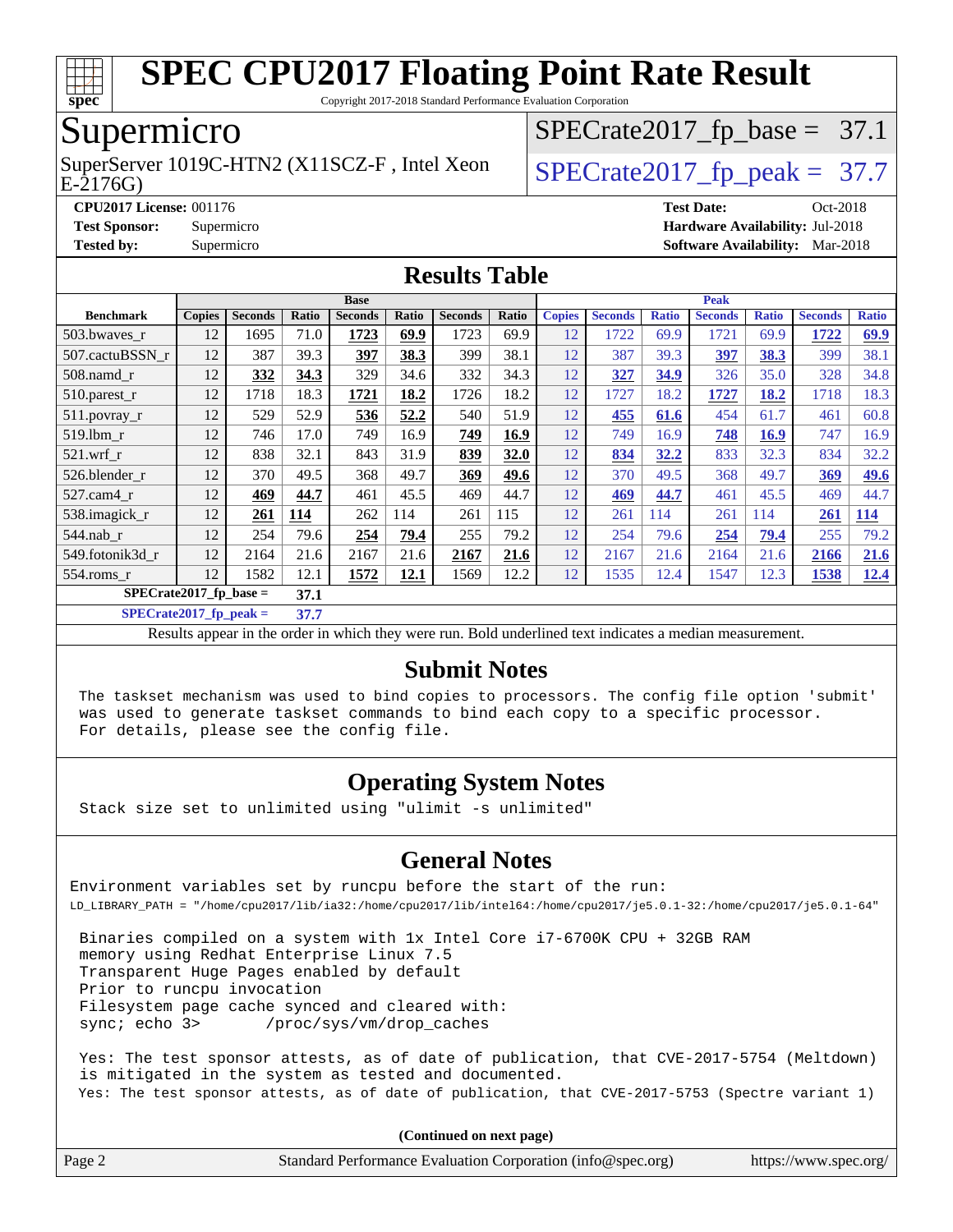

Copyright 2017-2018 Standard Performance Evaluation Corporation

#### Supermicro

SuperServer 1019C-HTN2 (X11SCZ-F, Intel Xeon  $\big|$  [SPECrate2017\\_fp\\_peak =](http://www.spec.org/auto/cpu2017/Docs/result-fields.html#SPECrate2017fppeak) 37.7

 $SPECTate2017_fp\_base = 37.1$ 

E-2176G)

**[CPU2017 License:](http://www.spec.org/auto/cpu2017/Docs/result-fields.html#CPU2017License)** 001176 **[Test Date:](http://www.spec.org/auto/cpu2017/Docs/result-fields.html#TestDate)** Oct-2018 **[Test Sponsor:](http://www.spec.org/auto/cpu2017/Docs/result-fields.html#TestSponsor)** Supermicro **[Hardware Availability:](http://www.spec.org/auto/cpu2017/Docs/result-fields.html#HardwareAvailability)** Jul-2018 **[Tested by:](http://www.spec.org/auto/cpu2017/Docs/result-fields.html#Testedby)** Supermicro **[Software Availability:](http://www.spec.org/auto/cpu2017/Docs/result-fields.html#SoftwareAvailability)** Mar-2018

#### **[General Notes \(Continued\)](http://www.spec.org/auto/cpu2017/Docs/result-fields.html#GeneralNotes)**

Page 3 Standard Performance Evaluation Corporation [\(info@spec.org\)](mailto:info@spec.org) <https://www.spec.org/> is mitigated in the system as tested and documented. Yes: The test sponsor attests, as of date of publication, that CVE-2017-5715 (Spectre variant 2) is mitigated in the system as tested and documented. **[Platform Notes](http://www.spec.org/auto/cpu2017/Docs/result-fields.html#PlatformNotes)** Sysinfo program /home/cpu2017/bin/sysinfo Rev: r5974 of 2018-05-19 9bcde8f2999c33d61f64985e45859ea9 running on linux-vhbh Fri Oct 26 05:47:22 2018 SUT (System Under Test) info as seen by some common utilities. For more information on this section, see <https://www.spec.org/cpu2017/Docs/config.html#sysinfo> From /proc/cpuinfo model name : Intel(R) Xeon(R) E-2176G CPU @ 3.70GHz 1 "physical id"s (chips) 12 "processors" cores, siblings (Caution: counting these is hw and system dependent. The following excerpts from /proc/cpuinfo might not be reliable. Use with caution.) cpu cores : 6 siblings : 12 physical 0: cores 0 1 2 3 4 5 From lscpu: Architecture: x86\_64 CPU op-mode(s): 32-bit, 64-bit Byte Order: Little Endian  $CPU(s):$  12 On-line CPU(s) list: 0-11 Thread(s) per core: 2 Core(s) per socket: 6 Socket(s): 1 NUMA node(s): 1<br>Vendor ID: Ge GenuineIntel CPU family: 6 Model: 158 Model name: Intel(R) Xeon(R) E-2176G CPU @ 3.70GHz Stepping: 10 CPU MHz: 4461.396 CPU max MHz: 4700.0000 CPU min MHz: 800.0000 BogoMIPS: 7391.99 Virtualization: VT-x L1d cache: 32K L1i cache: 32K **(Continued on next page)**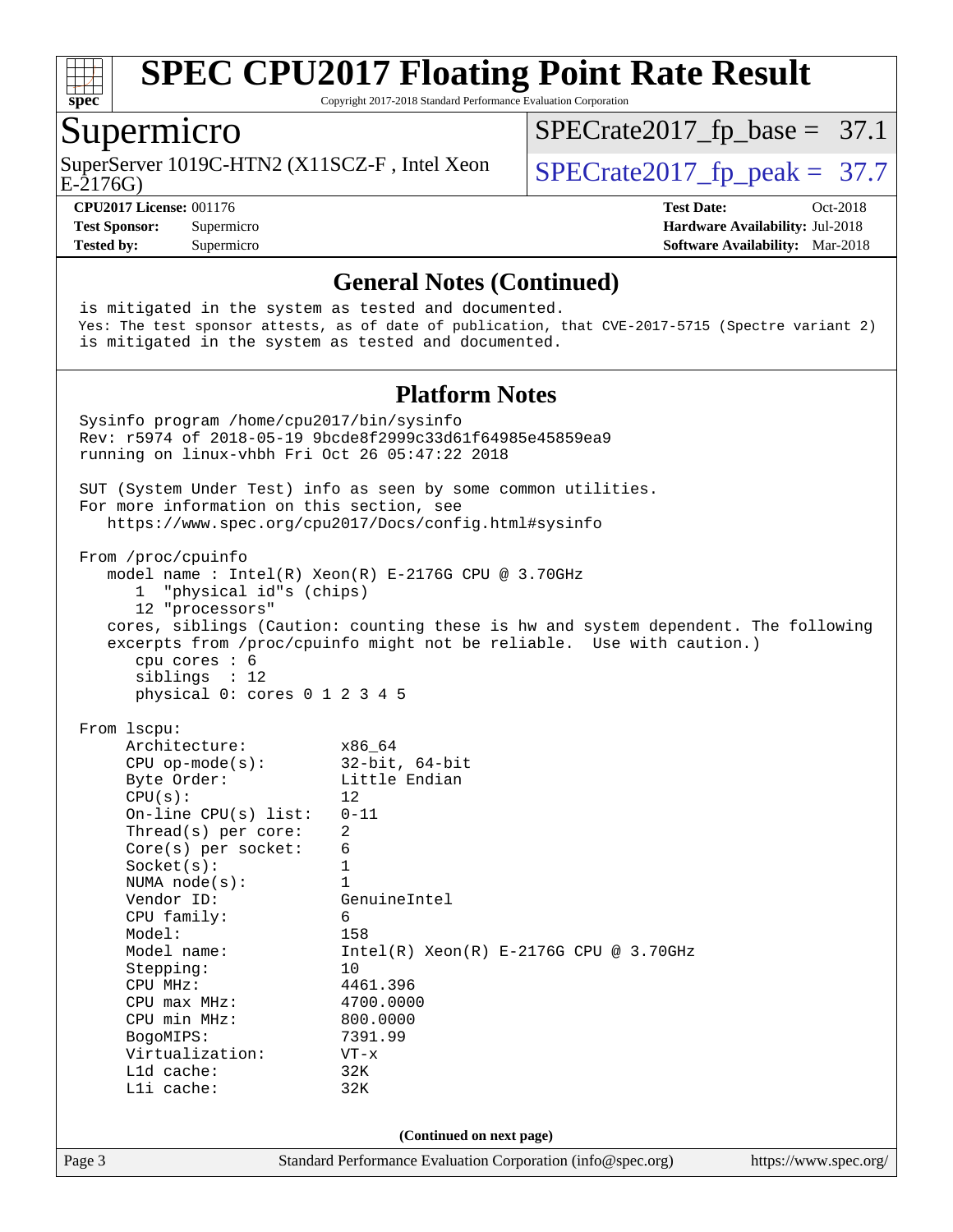

Copyright 2017-2018 Standard Performance Evaluation Corporation

#### Supermicro

E-2176G) SuperServer 1019C-HTN2 (X11SCZ-F, Intel Xeon  $\big|$  [SPECrate2017\\_fp\\_peak =](http://www.spec.org/auto/cpu2017/Docs/result-fields.html#SPECrate2017fppeak) 37.7

 $SPECTate2017<sub>fp</sub> base = 37.1$ 

**[Tested by:](http://www.spec.org/auto/cpu2017/Docs/result-fields.html#Testedby)** Supermicro **[Software Availability:](http://www.spec.org/auto/cpu2017/Docs/result-fields.html#SoftwareAvailability)** Mar-2018

**[CPU2017 License:](http://www.spec.org/auto/cpu2017/Docs/result-fields.html#CPU2017License)** 001176 **[Test Date:](http://www.spec.org/auto/cpu2017/Docs/result-fields.html#TestDate)** Oct-2018 **[Test Sponsor:](http://www.spec.org/auto/cpu2017/Docs/result-fields.html#TestSponsor)** Supermicro **[Hardware Availability:](http://www.spec.org/auto/cpu2017/Docs/result-fields.html#HardwareAvailability)** Jul-2018

#### **[Platform Notes \(Continued\)](http://www.spec.org/auto/cpu2017/Docs/result-fields.html#PlatformNotes)**

 L2 cache: 256K L3 cache: 12288K NUMA node0 CPU(s): 0-11 Flags: fpu vme de pse tsc msr pae mce cx8 apic sep mtrr pge mca cmov pat pse36 clflush dts acpi mmx fxsr sse sse2 ss ht tm pbe syscall nx pdpe1gb rdtscp lm constant tsc art arch perfmon pebs bts rep good nopl xtopology nonstop tsc aperfmperf eagerfpu pni pclmulqdq dtes64 monitor ds\_cpl vmx smx est tm2 ssse3 sdbg fma cx16 xtpr pdcm pcid sse4\_1 sse4\_2 x2apic movbe popcnt tsc\_deadline\_timer aes xsave avx f16c rdrand lahf\_lm abm 3dnowprefetch ida arat epb invpcid\_single pln pts dtherm hwp hwp\_notify hwp\_act\_window hwp\_epp intel\_pt rsb\_ctxsw spec\_ctrl retpoline kaiser tpr\_shadow vnmi flexpriority ept vpid fsgsbase tsc\_adjust bmi1 hle avx2 smep bmi2 erms invpcid rtm mpx rdseed adx smap clflushopt xsaveopt xsavec xgetbv1 /proc/cpuinfo cache data cache size : 12288 KB From numactl --hardware WARNING: a numactl 'node' might or might not correspond to a physical chip. available: 1 nodes (0) node 0 cpus: 0 1 2 3 4 5 6 7 8 9 10 11 node 0 size: 64086 MB node 0 free: 48599 MB node distances: node 0 0: 10 From /proc/meminfo MemTotal: 65624648 kB HugePages\_Total: 0 Hugepagesize: 2048 kB /usr/bin/lsb\_release -d SUSE Linux Enterprise Server 12 SP3 From /etc/\*release\* /etc/\*version\* SuSE-release: SUSE Linux Enterprise Server 12 (x86\_64) VERSION = 12 PATCHLEVEL = 3 # This file is deprecated and will be removed in a future service pack or release. # Please check /etc/os-release for details about this release. os-release: NAME="SLES" VERSION="12-SP3" VERSION\_ID="12.3" PRETTY\_NAME="SUSE Linux Enterprise Server 12 SP3" ID="sles" **(Continued on next page)**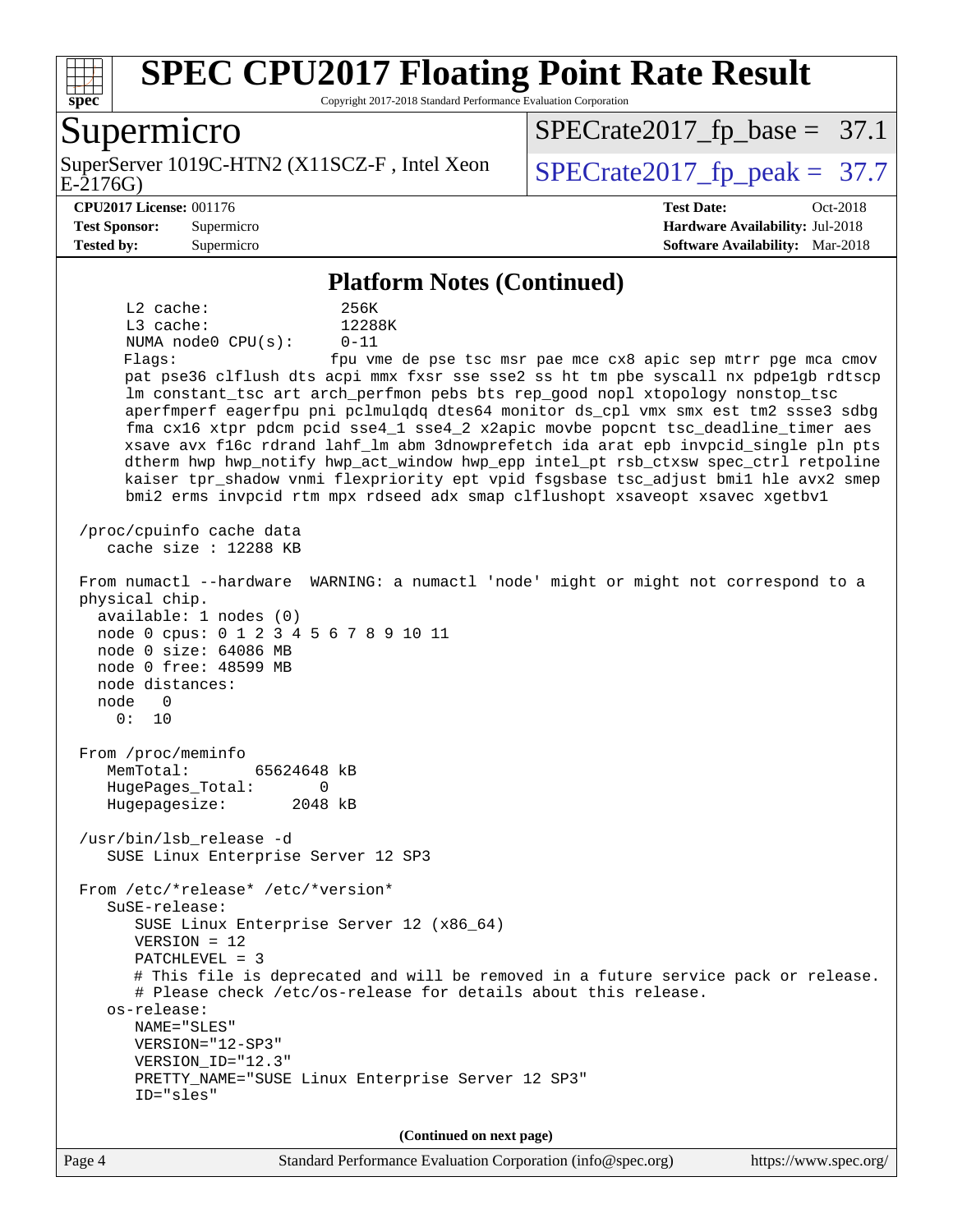

Copyright 2017-2018 Standard Performance Evaluation Corporation

#### Supermicro

SuperServer 1019C-HTN2 (X11SCZ-F, Intel Xeon  $\big|$  [SPECrate2017\\_fp\\_peak =](http://www.spec.org/auto/cpu2017/Docs/result-fields.html#SPECrate2017fppeak) 37.7

 $SPECrate2017_fp\_base = 37.1$ 

E-2176G)

**[Tested by:](http://www.spec.org/auto/cpu2017/Docs/result-fields.html#Testedby)** Supermicro **[Software Availability:](http://www.spec.org/auto/cpu2017/Docs/result-fields.html#SoftwareAvailability)** Mar-2018

**[CPU2017 License:](http://www.spec.org/auto/cpu2017/Docs/result-fields.html#CPU2017License)** 001176 **[Test Date:](http://www.spec.org/auto/cpu2017/Docs/result-fields.html#TestDate)** Oct-2018 **[Test Sponsor:](http://www.spec.org/auto/cpu2017/Docs/result-fields.html#TestSponsor)** Supermicro **[Hardware Availability:](http://www.spec.org/auto/cpu2017/Docs/result-fields.html#HardwareAvailability)** Jul-2018

#### **[Platform Notes \(Continued\)](http://www.spec.org/auto/cpu2017/Docs/result-fields.html#PlatformNotes)**

 ANSI\_COLOR="0;32" CPE\_NAME="cpe:/o:suse:sles:12:sp3"

uname -a:

 Linux linux-vhbh 4.4.114-94.11-default #1 SMP Thu Feb 1 19:28:26 UTC 2018 (4309ff9) x86\_64 x86\_64 x86\_64 GNU/Linux

Kernel self-reported vulnerability status:

 CVE-2017-5754 (Meltdown): Mitigation: PTI CVE-2017-5753 (Spectre variant 1): Mitigation: Barriers CVE-2017-5715 (Spectre variant 2): Mitigation: IBRS+IBPB

run-level 3 Oct 25 21:51

 SPEC is set to: /home/cpu2017 Filesystem Type Size Used Avail Use% Mounted on /dev/sda3 xfs 145G 61G 84G 42% /home

 Additional information from dmidecode follows. WARNING: Use caution when you interpret this section. The 'dmidecode' program reads system data which is "intended to allow hardware to be accurately determined", but the intent may not be met, as there are frequent changes to hardware, firmware, and the "DMTF SMBIOS" standard. BIOS American Megatrends Inc. 1.0a 08/24/2018 Memory:

4x Micron 18ADF2G72AZ-2G6H1R 16 GB 2 rank 2667

(End of data from sysinfo program)

#### **[Compiler Version Notes](http://www.spec.org/auto/cpu2017/Docs/result-fields.html#CompilerVersionNotes)**

| Page 5 | (Continued on next page)<br>Standard Performance Evaluation Corporation (info@spec.org)<br>https://www.spec.org/ |  |  |  |  |
|--------|------------------------------------------------------------------------------------------------------------------|--|--|--|--|
|        |                                                                                                                  |  |  |  |  |
|        | icc (ICC) 18.0.2 20180210<br>Copyright (C) 1985-2018 Intel Corporation. All rights reserved.                     |  |  |  |  |
| CC.    | 519.1bm r(peak)                                                                                                  |  |  |  |  |
|        | icc (ICC) 18.0.2 20180210<br>Copyright (C) 1985-2018 Intel Corporation. All rights reserved.                     |  |  |  |  |
|        | CC 519.1bm_r(base) 538.imagick_r(base, peak) 544.nab_r(base, peak)                                               |  |  |  |  |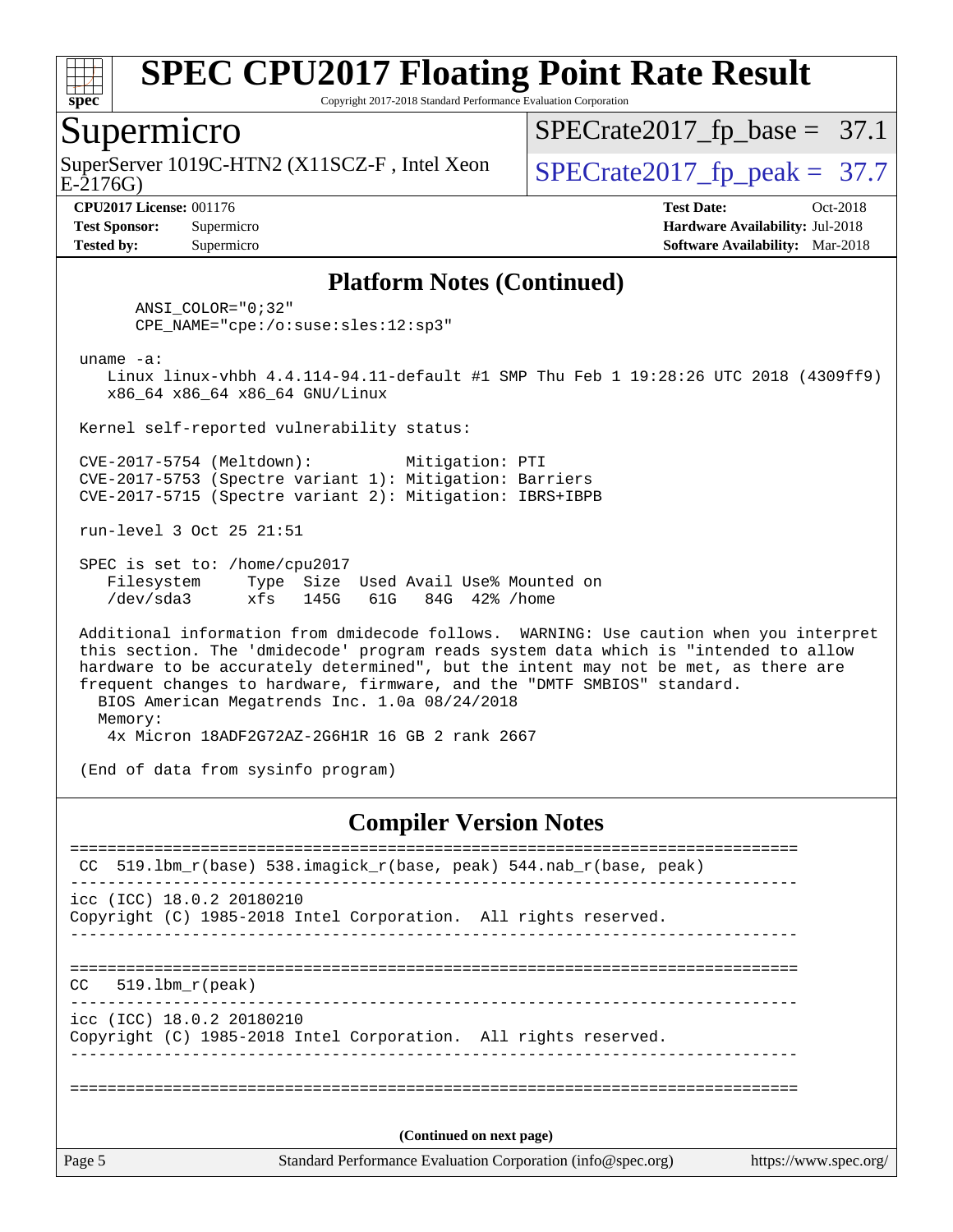

Copyright 2017-2018 Standard Performance Evaluation Corporation

### Supermicro

SuperServer 1019C-HTN2 (X11SCZ-F, Intel Xeon  $SPECrate2017_fp\_peak = 37.7$ 

 $SPECrate2017_fp\_base = 37.1$ 

E-2176G)

**[CPU2017 License:](http://www.spec.org/auto/cpu2017/Docs/result-fields.html#CPU2017License)** 001176 **[Test Date:](http://www.spec.org/auto/cpu2017/Docs/result-fields.html#TestDate)** Oct-2018 **[Test Sponsor:](http://www.spec.org/auto/cpu2017/Docs/result-fields.html#TestSponsor)** Supermicro **[Hardware Availability:](http://www.spec.org/auto/cpu2017/Docs/result-fields.html#HardwareAvailability)** Jul-2018 **[Tested by:](http://www.spec.org/auto/cpu2017/Docs/result-fields.html#Testedby)** Supermicro **[Software Availability:](http://www.spec.org/auto/cpu2017/Docs/result-fields.html#SoftwareAvailability)** Mar-2018

#### **[Compiler Version Notes \(Continued\)](http://www.spec.org/auto/cpu2017/Docs/result-fields.html#CompilerVersionNotes)**

| Page 6                                                                                                                     | Standard Performance Evaluation Corporation (info@spec.org)<br>https://www.spec.org/ |  |  |  |  |  |
|----------------------------------------------------------------------------------------------------------------------------|--------------------------------------------------------------------------------------|--|--|--|--|--|
| (Continued on next page)                                                                                                   |                                                                                      |  |  |  |  |  |
| ifort (IFORT) 18.0.2 20180210<br>Copyright (C) 1985-2018 Intel Corporation. All rights reserved.                           |                                                                                      |  |  |  |  |  |
| 503.bwaves_r(base, peak) 549.fotonik3d_r(base, peak) 554.roms_r(base)<br>FC.                                               |                                                                                      |  |  |  |  |  |
| ifort (IFORT) 18.0.2 20180210<br>Copyright (C) 1985-2018 Intel Corporation.                                                | All rights reserved.                                                                 |  |  |  |  |  |
| icc (ICC) 18.0.2 20180210<br>Copyright (C) 1985-2018 Intel Corporation.                                                    | All rights reserved.                                                                 |  |  |  |  |  |
| icpc (ICC) 18.0.2 20180210<br>Copyright (C) 1985-2018 Intel Corporation. All rights reserved.                              |                                                                                      |  |  |  |  |  |
| FC 507.cactuBSSN_r(base, peak)                                                                                             | -----------------------------------                                                  |  |  |  |  |  |
| icc (ICC) 18.0.2 20180210<br>Copyright (C) 1985-2018 Intel Corporation. All rights reserved.<br>____________               |                                                                                      |  |  |  |  |  |
| icpc (ICC) 18.0.2 20180210<br>Copyright (C) 1985-2018 Intel Corporation. All rights reserved.                              |                                                                                      |  |  |  |  |  |
| $CC = 511. povray_r (peak)$                                                                                                |                                                                                      |  |  |  |  |  |
| Copyright (C) 1985-2018 Intel Corporation. All rights reserved.                                                            |                                                                                      |  |  |  |  |  |
| icpc (ICC) 18.0.2 20180210<br>Copyright (C) 1985-2018 Intel Corporation. All rights reserved.<br>icc (ICC) 18.0.2 20180210 |                                                                                      |  |  |  |  |  |
| CC 511.povray_r(base) 526.blender_r(base, peak)                                                                            |                                                                                      |  |  |  |  |  |
|                                                                                                                            |                                                                                      |  |  |  |  |  |
| icpc (ICC) 18.0.2 20180210<br>Copyright (C) 1985-2018 Intel Corporation. All rights reserved.                              |                                                                                      |  |  |  |  |  |
| $CXXC 508.namd_r (peak)$                                                                                                   |                                                                                      |  |  |  |  |  |
| icpc (ICC) 18.0.2 20180210<br>Copyright (C) 1985-2018 Intel Corporation. All rights reserved.                              |                                                                                      |  |  |  |  |  |
|                                                                                                                            |                                                                                      |  |  |  |  |  |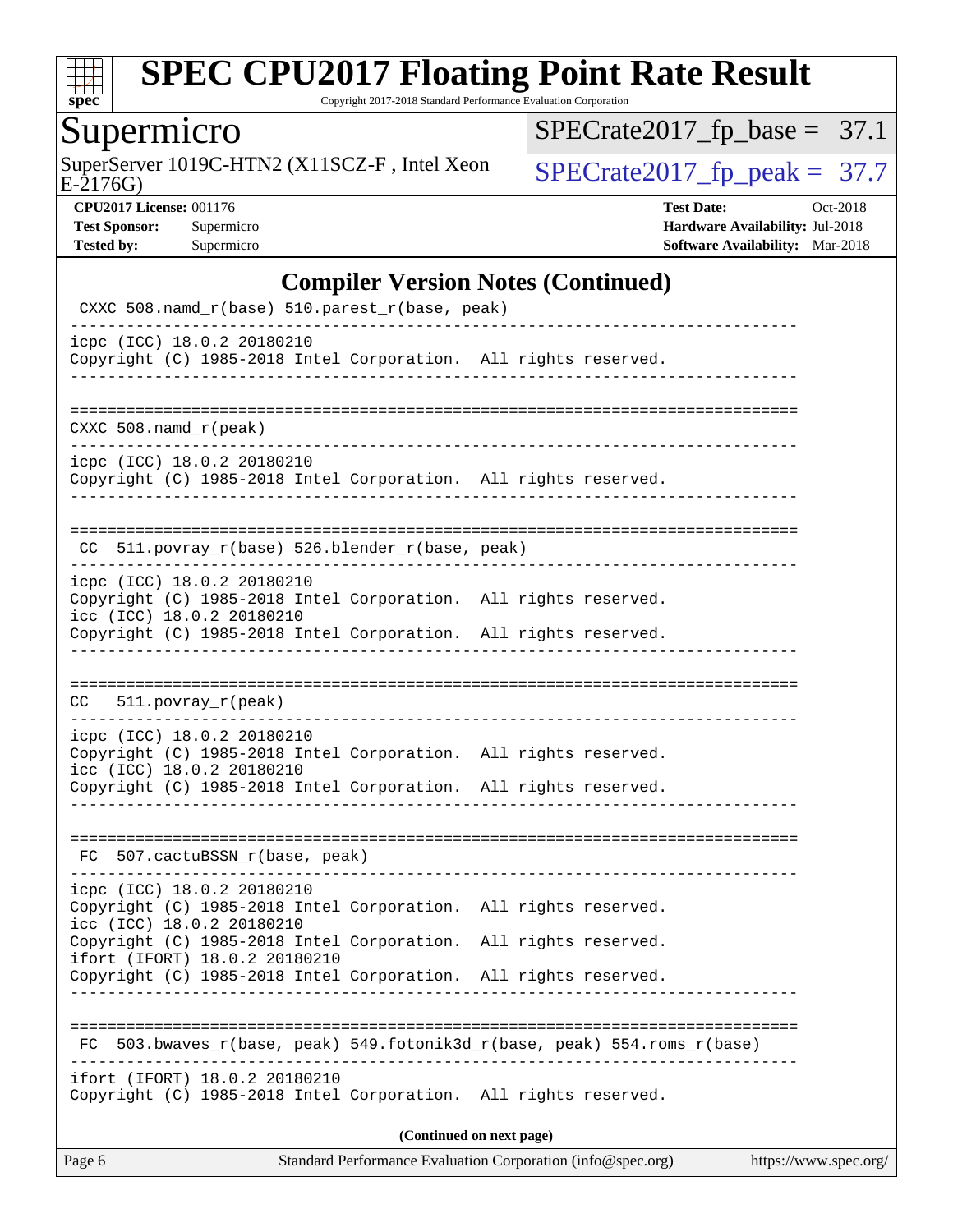

Copyright 2017-2018 Standard Performance Evaluation Corporation

#### Supermicro

SuperServer 1019C-HTN2 (X11SCZ-F, Intel Xeon  $\big|$  [SPECrate2017\\_fp\\_peak =](http://www.spec.org/auto/cpu2017/Docs/result-fields.html#SPECrate2017fppeak) 37.7

 $SPECTate2017_fp\_base = 37.1$ 

E-2176G)

**[CPU2017 License:](http://www.spec.org/auto/cpu2017/Docs/result-fields.html#CPU2017License)** 001176 **[Test Date:](http://www.spec.org/auto/cpu2017/Docs/result-fields.html#TestDate)** Oct-2018 **[Test Sponsor:](http://www.spec.org/auto/cpu2017/Docs/result-fields.html#TestSponsor)** Supermicro **[Hardware Availability:](http://www.spec.org/auto/cpu2017/Docs/result-fields.html#HardwareAvailability)** Jul-2018 **[Tested by:](http://www.spec.org/auto/cpu2017/Docs/result-fields.html#Testedby)** Supermicro **[Software Availability:](http://www.spec.org/auto/cpu2017/Docs/result-fields.html#SoftwareAvailability)** Mar-2018

#### **[Compiler Version Notes \(Continued\)](http://www.spec.org/auto/cpu2017/Docs/result-fields.html#CompilerVersionNotes)**

| $FC$ 554. roms $r$ (peak)                                                                                                                                                                        |  |
|--------------------------------------------------------------------------------------------------------------------------------------------------------------------------------------------------|--|
| ifort (IFORT) 18.0.2 20180210<br>Copyright (C) 1985-2018 Intel Corporation. All rights reserved.                                                                                                 |  |
| $CC$ 521.wrf $r(base)$ 527.cam4 $r(base)$<br>_____________________________________                                                                                                               |  |
| ifort (IFORT) 18.0.2 20180210<br>Copyright (C) 1985-2018 Intel Corporation. All rights reserved.<br>icc (ICC) 18.0.2 20180210<br>Copyright (C) 1985-2018 Intel Corporation. All rights reserved. |  |
| $CC = 521$ .wrf $r(\text{peak})$ 527.cam4 $r(\text{peak})$                                                                                                                                       |  |
| ifort (IFORT) 18.0.2 20180210<br>Copyright (C) 1985-2018 Intel Corporation. All rights reserved.<br>icc (ICC) 18.0.2 20180210<br>Copyright (C) 1985-2018 Intel Corporation. All rights reserved. |  |

#### **[Base Compiler Invocation](http://www.spec.org/auto/cpu2017/Docs/result-fields.html#BaseCompilerInvocation)**

[C benchmarks](http://www.spec.org/auto/cpu2017/Docs/result-fields.html#Cbenchmarks): [icc -m64 -std=c11](http://www.spec.org/cpu2017/results/res2018q4/cpu2017-20181030-09445.flags.html#user_CCbase_intel_icc_64bit_c11_33ee0cdaae7deeeab2a9725423ba97205ce30f63b9926c2519791662299b76a0318f32ddfffdc46587804de3178b4f9328c46fa7c2b0cd779d7a61945c91cd35) [C++ benchmarks:](http://www.spec.org/auto/cpu2017/Docs/result-fields.html#CXXbenchmarks) [icpc -m64](http://www.spec.org/cpu2017/results/res2018q4/cpu2017-20181030-09445.flags.html#user_CXXbase_intel_icpc_64bit_4ecb2543ae3f1412ef961e0650ca070fec7b7afdcd6ed48761b84423119d1bf6bdf5cad15b44d48e7256388bc77273b966e5eb805aefd121eb22e9299b2ec9d9) [Fortran benchmarks](http://www.spec.org/auto/cpu2017/Docs/result-fields.html#Fortranbenchmarks): [ifort -m64](http://www.spec.org/cpu2017/results/res2018q4/cpu2017-20181030-09445.flags.html#user_FCbase_intel_ifort_64bit_24f2bb282fbaeffd6157abe4f878425411749daecae9a33200eee2bee2fe76f3b89351d69a8130dd5949958ce389cf37ff59a95e7a40d588e8d3a57e0c3fd751) [Benchmarks using both Fortran and C](http://www.spec.org/auto/cpu2017/Docs/result-fields.html#BenchmarksusingbothFortranandC): [ifort -m64](http://www.spec.org/cpu2017/results/res2018q4/cpu2017-20181030-09445.flags.html#user_CC_FCbase_intel_ifort_64bit_24f2bb282fbaeffd6157abe4f878425411749daecae9a33200eee2bee2fe76f3b89351d69a8130dd5949958ce389cf37ff59a95e7a40d588e8d3a57e0c3fd751) [icc -m64 -std=c11](http://www.spec.org/cpu2017/results/res2018q4/cpu2017-20181030-09445.flags.html#user_CC_FCbase_intel_icc_64bit_c11_33ee0cdaae7deeeab2a9725423ba97205ce30f63b9926c2519791662299b76a0318f32ddfffdc46587804de3178b4f9328c46fa7c2b0cd779d7a61945c91cd35) [Benchmarks using both C and C++](http://www.spec.org/auto/cpu2017/Docs/result-fields.html#BenchmarksusingbothCandCXX): [icpc -m64](http://www.spec.org/cpu2017/results/res2018q4/cpu2017-20181030-09445.flags.html#user_CC_CXXbase_intel_icpc_64bit_4ecb2543ae3f1412ef961e0650ca070fec7b7afdcd6ed48761b84423119d1bf6bdf5cad15b44d48e7256388bc77273b966e5eb805aefd121eb22e9299b2ec9d9) [icc -m64 -std=c11](http://www.spec.org/cpu2017/results/res2018q4/cpu2017-20181030-09445.flags.html#user_CC_CXXbase_intel_icc_64bit_c11_33ee0cdaae7deeeab2a9725423ba97205ce30f63b9926c2519791662299b76a0318f32ddfffdc46587804de3178b4f9328c46fa7c2b0cd779d7a61945c91cd35) [Benchmarks using Fortran, C, and C++:](http://www.spec.org/auto/cpu2017/Docs/result-fields.html#BenchmarksusingFortranCandCXX) [icpc -m64](http://www.spec.org/cpu2017/results/res2018q4/cpu2017-20181030-09445.flags.html#user_CC_CXX_FCbase_intel_icpc_64bit_4ecb2543ae3f1412ef961e0650ca070fec7b7afdcd6ed48761b84423119d1bf6bdf5cad15b44d48e7256388bc77273b966e5eb805aefd121eb22e9299b2ec9d9) [icc -m64 -std=c11](http://www.spec.org/cpu2017/results/res2018q4/cpu2017-20181030-09445.flags.html#user_CC_CXX_FCbase_intel_icc_64bit_c11_33ee0cdaae7deeeab2a9725423ba97205ce30f63b9926c2519791662299b76a0318f32ddfffdc46587804de3178b4f9328c46fa7c2b0cd779d7a61945c91cd35) [ifort -m64](http://www.spec.org/cpu2017/results/res2018q4/cpu2017-20181030-09445.flags.html#user_CC_CXX_FCbase_intel_ifort_64bit_24f2bb282fbaeffd6157abe4f878425411749daecae9a33200eee2bee2fe76f3b89351d69a8130dd5949958ce389cf37ff59a95e7a40d588e8d3a57e0c3fd751)

Page 7 Standard Performance Evaluation Corporation [\(info@spec.org\)](mailto:info@spec.org) <https://www.spec.org/>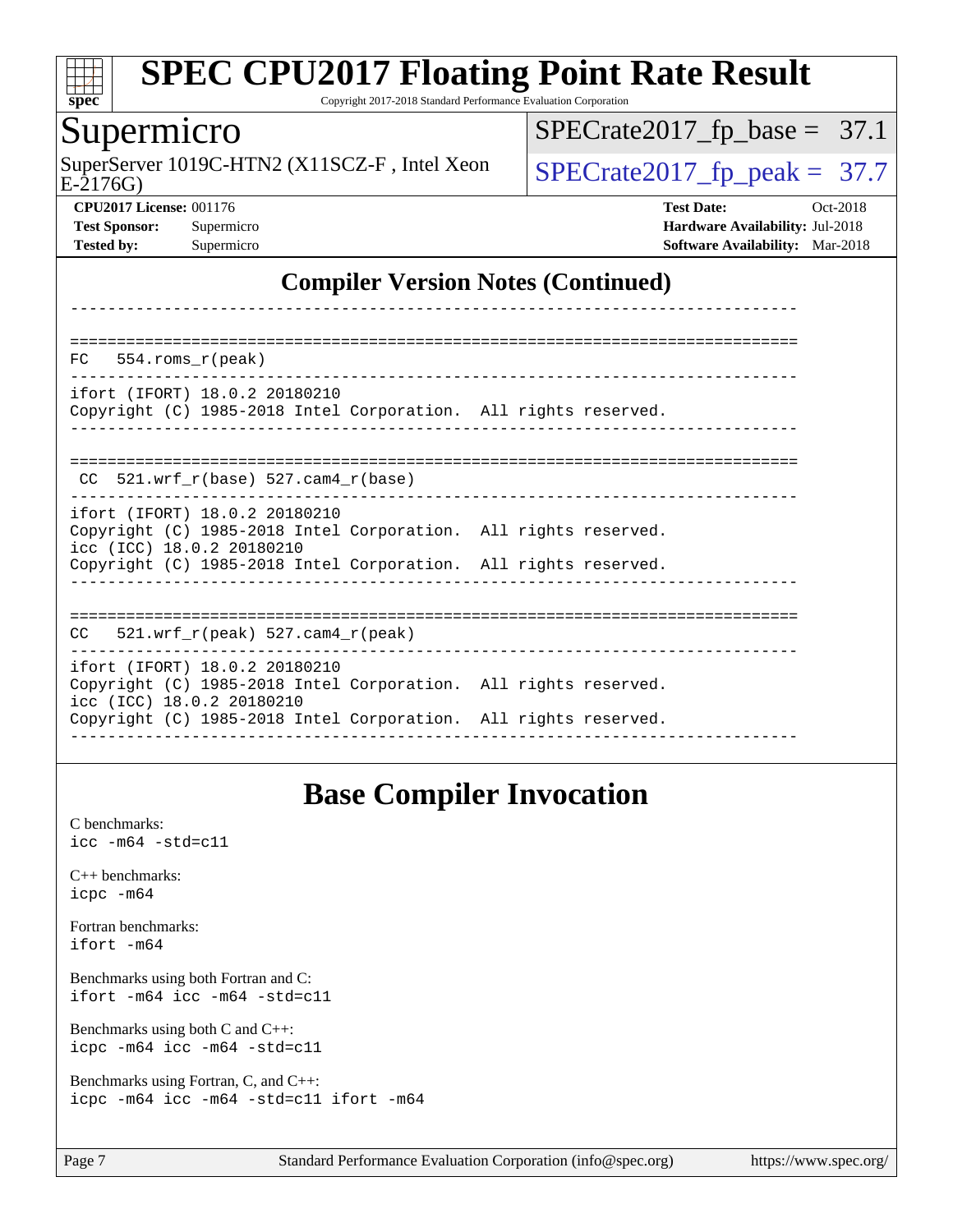

Copyright 2017-2018 Standard Performance Evaluation Corporation

#### Supermicro

E-2176G) SuperServer 1019C-HTN2 (X11SCZ-F, Intel Xeon  $\big|$  SPECrate 2017 fp peak = 37.7

 $SPECTate2017_fp\_base = 37.1$ 

**[CPU2017 License:](http://www.spec.org/auto/cpu2017/Docs/result-fields.html#CPU2017License)** 001176 **[Test Date:](http://www.spec.org/auto/cpu2017/Docs/result-fields.html#TestDate)** Oct-2018

**[Test Sponsor:](http://www.spec.org/auto/cpu2017/Docs/result-fields.html#TestSponsor)** Supermicro **[Hardware Availability:](http://www.spec.org/auto/cpu2017/Docs/result-fields.html#HardwareAvailability)** Jul-2018 **[Tested by:](http://www.spec.org/auto/cpu2017/Docs/result-fields.html#Testedby)** Supermicro **[Software Availability:](http://www.spec.org/auto/cpu2017/Docs/result-fields.html#SoftwareAvailability)** Mar-2018

### **[Base Portability Flags](http://www.spec.org/auto/cpu2017/Docs/result-fields.html#BasePortabilityFlags)**

 503.bwaves\_r: [-DSPEC\\_LP64](http://www.spec.org/cpu2017/results/res2018q4/cpu2017-20181030-09445.flags.html#suite_basePORTABILITY503_bwaves_r_DSPEC_LP64) 507.cactuBSSN\_r: [-DSPEC\\_LP64](http://www.spec.org/cpu2017/results/res2018q4/cpu2017-20181030-09445.flags.html#suite_basePORTABILITY507_cactuBSSN_r_DSPEC_LP64) 508.namd\_r: [-DSPEC\\_LP64](http://www.spec.org/cpu2017/results/res2018q4/cpu2017-20181030-09445.flags.html#suite_basePORTABILITY508_namd_r_DSPEC_LP64) 510.parest\_r: [-DSPEC\\_LP64](http://www.spec.org/cpu2017/results/res2018q4/cpu2017-20181030-09445.flags.html#suite_basePORTABILITY510_parest_r_DSPEC_LP64) 511.povray\_r: [-DSPEC\\_LP64](http://www.spec.org/cpu2017/results/res2018q4/cpu2017-20181030-09445.flags.html#suite_basePORTABILITY511_povray_r_DSPEC_LP64) 519.lbm\_r: [-DSPEC\\_LP64](http://www.spec.org/cpu2017/results/res2018q4/cpu2017-20181030-09445.flags.html#suite_basePORTABILITY519_lbm_r_DSPEC_LP64) 521.wrf\_r: [-DSPEC\\_LP64](http://www.spec.org/cpu2017/results/res2018q4/cpu2017-20181030-09445.flags.html#suite_basePORTABILITY521_wrf_r_DSPEC_LP64) [-DSPEC\\_CASE\\_FLAG](http://www.spec.org/cpu2017/results/res2018q4/cpu2017-20181030-09445.flags.html#b521.wrf_r_baseCPORTABILITY_DSPEC_CASE_FLAG) [-convert big\\_endian](http://www.spec.org/cpu2017/results/res2018q4/cpu2017-20181030-09445.flags.html#user_baseFPORTABILITY521_wrf_r_convert_big_endian_c3194028bc08c63ac5d04de18c48ce6d347e4e562e8892b8bdbdc0214820426deb8554edfa529a3fb25a586e65a3d812c835984020483e7e73212c4d31a38223) 526.blender\_r: [-DSPEC\\_LP64](http://www.spec.org/cpu2017/results/res2018q4/cpu2017-20181030-09445.flags.html#suite_basePORTABILITY526_blender_r_DSPEC_LP64) [-DSPEC\\_LINUX](http://www.spec.org/cpu2017/results/res2018q4/cpu2017-20181030-09445.flags.html#b526.blender_r_baseCPORTABILITY_DSPEC_LINUX) [-funsigned-char](http://www.spec.org/cpu2017/results/res2018q4/cpu2017-20181030-09445.flags.html#user_baseCPORTABILITY526_blender_r_force_uchar_40c60f00ab013830e2dd6774aeded3ff59883ba5a1fc5fc14077f794d777847726e2a5858cbc7672e36e1b067e7e5c1d9a74f7176df07886a243d7cc18edfe67) 527.cam4\_r: [-DSPEC\\_LP64](http://www.spec.org/cpu2017/results/res2018q4/cpu2017-20181030-09445.flags.html#suite_basePORTABILITY527_cam4_r_DSPEC_LP64) [-DSPEC\\_CASE\\_FLAG](http://www.spec.org/cpu2017/results/res2018q4/cpu2017-20181030-09445.flags.html#b527.cam4_r_baseCPORTABILITY_DSPEC_CASE_FLAG) 538.imagick\_r: [-DSPEC\\_LP64](http://www.spec.org/cpu2017/results/res2018q4/cpu2017-20181030-09445.flags.html#suite_basePORTABILITY538_imagick_r_DSPEC_LP64) 544.nab\_r: [-DSPEC\\_LP64](http://www.spec.org/cpu2017/results/res2018q4/cpu2017-20181030-09445.flags.html#suite_basePORTABILITY544_nab_r_DSPEC_LP64) 549.fotonik3d\_r: [-DSPEC\\_LP64](http://www.spec.org/cpu2017/results/res2018q4/cpu2017-20181030-09445.flags.html#suite_basePORTABILITY549_fotonik3d_r_DSPEC_LP64) 554.roms\_r: [-DSPEC\\_LP64](http://www.spec.org/cpu2017/results/res2018q4/cpu2017-20181030-09445.flags.html#suite_basePORTABILITY554_roms_r_DSPEC_LP64)

**[Base Optimization Flags](http://www.spec.org/auto/cpu2017/Docs/result-fields.html#BaseOptimizationFlags)**

[C benchmarks](http://www.spec.org/auto/cpu2017/Docs/result-fields.html#Cbenchmarks):

[-xCORE-AVX2](http://www.spec.org/cpu2017/results/res2018q4/cpu2017-20181030-09445.flags.html#user_CCbase_f-xCORE-AVX2) [-ipo](http://www.spec.org/cpu2017/results/res2018q4/cpu2017-20181030-09445.flags.html#user_CCbase_f-ipo) [-O3](http://www.spec.org/cpu2017/results/res2018q4/cpu2017-20181030-09445.flags.html#user_CCbase_f-O3) [-no-prec-div](http://www.spec.org/cpu2017/results/res2018q4/cpu2017-20181030-09445.flags.html#user_CCbase_f-no-prec-div) [-qopt-prefetch](http://www.spec.org/cpu2017/results/res2018q4/cpu2017-20181030-09445.flags.html#user_CCbase_f-qopt-prefetch) [-ffinite-math-only](http://www.spec.org/cpu2017/results/res2018q4/cpu2017-20181030-09445.flags.html#user_CCbase_f_finite_math_only_cb91587bd2077682c4b38af759c288ed7c732db004271a9512da14a4f8007909a5f1427ecbf1a0fb78ff2a814402c6114ac565ca162485bbcae155b5e4258871) [-qopt-mem-layout-trans=3](http://www.spec.org/cpu2017/results/res2018q4/cpu2017-20181030-09445.flags.html#user_CCbase_f-qopt-mem-layout-trans_de80db37974c74b1f0e20d883f0b675c88c3b01e9d123adea9b28688d64333345fb62bc4a798493513fdb68f60282f9a726aa07f478b2f7113531aecce732043)

#### [C++ benchmarks:](http://www.spec.org/auto/cpu2017/Docs/result-fields.html#CXXbenchmarks)

[-xCORE-AVX2](http://www.spec.org/cpu2017/results/res2018q4/cpu2017-20181030-09445.flags.html#user_CXXbase_f-xCORE-AVX2) [-ipo](http://www.spec.org/cpu2017/results/res2018q4/cpu2017-20181030-09445.flags.html#user_CXXbase_f-ipo) [-O3](http://www.spec.org/cpu2017/results/res2018q4/cpu2017-20181030-09445.flags.html#user_CXXbase_f-O3) [-no-prec-div](http://www.spec.org/cpu2017/results/res2018q4/cpu2017-20181030-09445.flags.html#user_CXXbase_f-no-prec-div) [-qopt-prefetch](http://www.spec.org/cpu2017/results/res2018q4/cpu2017-20181030-09445.flags.html#user_CXXbase_f-qopt-prefetch) [-ffinite-math-only](http://www.spec.org/cpu2017/results/res2018q4/cpu2017-20181030-09445.flags.html#user_CXXbase_f_finite_math_only_cb91587bd2077682c4b38af759c288ed7c732db004271a9512da14a4f8007909a5f1427ecbf1a0fb78ff2a814402c6114ac565ca162485bbcae155b5e4258871) [-qopt-mem-layout-trans=3](http://www.spec.org/cpu2017/results/res2018q4/cpu2017-20181030-09445.flags.html#user_CXXbase_f-qopt-mem-layout-trans_de80db37974c74b1f0e20d883f0b675c88c3b01e9d123adea9b28688d64333345fb62bc4a798493513fdb68f60282f9a726aa07f478b2f7113531aecce732043)

#### [Fortran benchmarks](http://www.spec.org/auto/cpu2017/Docs/result-fields.html#Fortranbenchmarks):

[-xCORE-AVX2](http://www.spec.org/cpu2017/results/res2018q4/cpu2017-20181030-09445.flags.html#user_FCbase_f-xCORE-AVX2) [-ipo](http://www.spec.org/cpu2017/results/res2018q4/cpu2017-20181030-09445.flags.html#user_FCbase_f-ipo) [-O3](http://www.spec.org/cpu2017/results/res2018q4/cpu2017-20181030-09445.flags.html#user_FCbase_f-O3) [-no-prec-div](http://www.spec.org/cpu2017/results/res2018q4/cpu2017-20181030-09445.flags.html#user_FCbase_f-no-prec-div) [-qopt-prefetch](http://www.spec.org/cpu2017/results/res2018q4/cpu2017-20181030-09445.flags.html#user_FCbase_f-qopt-prefetch) [-ffinite-math-only](http://www.spec.org/cpu2017/results/res2018q4/cpu2017-20181030-09445.flags.html#user_FCbase_f_finite_math_only_cb91587bd2077682c4b38af759c288ed7c732db004271a9512da14a4f8007909a5f1427ecbf1a0fb78ff2a814402c6114ac565ca162485bbcae155b5e4258871) [-qopt-mem-layout-trans=3](http://www.spec.org/cpu2017/results/res2018q4/cpu2017-20181030-09445.flags.html#user_FCbase_f-qopt-mem-layout-trans_de80db37974c74b1f0e20d883f0b675c88c3b01e9d123adea9b28688d64333345fb62bc4a798493513fdb68f60282f9a726aa07f478b2f7113531aecce732043) [-auto](http://www.spec.org/cpu2017/results/res2018q4/cpu2017-20181030-09445.flags.html#user_FCbase_f-auto) [-nostandard-realloc-lhs](http://www.spec.org/cpu2017/results/res2018q4/cpu2017-20181030-09445.flags.html#user_FCbase_f_2003_std_realloc_82b4557e90729c0f113870c07e44d33d6f5a304b4f63d4c15d2d0f1fab99f5daaed73bdb9275d9ae411527f28b936061aa8b9c8f2d63842963b95c9dd6426b8a)

[Benchmarks using both Fortran and C](http://www.spec.org/auto/cpu2017/Docs/result-fields.html#BenchmarksusingbothFortranandC):

[-xCORE-AVX2](http://www.spec.org/cpu2017/results/res2018q4/cpu2017-20181030-09445.flags.html#user_CC_FCbase_f-xCORE-AVX2) [-ipo](http://www.spec.org/cpu2017/results/res2018q4/cpu2017-20181030-09445.flags.html#user_CC_FCbase_f-ipo) [-O3](http://www.spec.org/cpu2017/results/res2018q4/cpu2017-20181030-09445.flags.html#user_CC_FCbase_f-O3) [-no-prec-div](http://www.spec.org/cpu2017/results/res2018q4/cpu2017-20181030-09445.flags.html#user_CC_FCbase_f-no-prec-div) [-qopt-prefetch](http://www.spec.org/cpu2017/results/res2018q4/cpu2017-20181030-09445.flags.html#user_CC_FCbase_f-qopt-prefetch) [-ffinite-math-only](http://www.spec.org/cpu2017/results/res2018q4/cpu2017-20181030-09445.flags.html#user_CC_FCbase_f_finite_math_only_cb91587bd2077682c4b38af759c288ed7c732db004271a9512da14a4f8007909a5f1427ecbf1a0fb78ff2a814402c6114ac565ca162485bbcae155b5e4258871) [-qopt-mem-layout-trans=3](http://www.spec.org/cpu2017/results/res2018q4/cpu2017-20181030-09445.flags.html#user_CC_FCbase_f-qopt-mem-layout-trans_de80db37974c74b1f0e20d883f0b675c88c3b01e9d123adea9b28688d64333345fb62bc4a798493513fdb68f60282f9a726aa07f478b2f7113531aecce732043) [-auto](http://www.spec.org/cpu2017/results/res2018q4/cpu2017-20181030-09445.flags.html#user_CC_FCbase_f-auto) [-nostandard-realloc-lhs](http://www.spec.org/cpu2017/results/res2018q4/cpu2017-20181030-09445.flags.html#user_CC_FCbase_f_2003_std_realloc_82b4557e90729c0f113870c07e44d33d6f5a304b4f63d4c15d2d0f1fab99f5daaed73bdb9275d9ae411527f28b936061aa8b9c8f2d63842963b95c9dd6426b8a)

[Benchmarks using both C and C++](http://www.spec.org/auto/cpu2017/Docs/result-fields.html#BenchmarksusingbothCandCXX): [-xCORE-AVX2](http://www.spec.org/cpu2017/results/res2018q4/cpu2017-20181030-09445.flags.html#user_CC_CXXbase_f-xCORE-AVX2) [-ipo](http://www.spec.org/cpu2017/results/res2018q4/cpu2017-20181030-09445.flags.html#user_CC_CXXbase_f-ipo) [-O3](http://www.spec.org/cpu2017/results/res2018q4/cpu2017-20181030-09445.flags.html#user_CC_CXXbase_f-O3) [-no-prec-div](http://www.spec.org/cpu2017/results/res2018q4/cpu2017-20181030-09445.flags.html#user_CC_CXXbase_f-no-prec-div) [-qopt-prefetch](http://www.spec.org/cpu2017/results/res2018q4/cpu2017-20181030-09445.flags.html#user_CC_CXXbase_f-qopt-prefetch) [-ffinite-math-only](http://www.spec.org/cpu2017/results/res2018q4/cpu2017-20181030-09445.flags.html#user_CC_CXXbase_f_finite_math_only_cb91587bd2077682c4b38af759c288ed7c732db004271a9512da14a4f8007909a5f1427ecbf1a0fb78ff2a814402c6114ac565ca162485bbcae155b5e4258871) [-qopt-mem-layout-trans=3](http://www.spec.org/cpu2017/results/res2018q4/cpu2017-20181030-09445.flags.html#user_CC_CXXbase_f-qopt-mem-layout-trans_de80db37974c74b1f0e20d883f0b675c88c3b01e9d123adea9b28688d64333345fb62bc4a798493513fdb68f60282f9a726aa07f478b2f7113531aecce732043)

#### [Benchmarks using Fortran, C, and C++:](http://www.spec.org/auto/cpu2017/Docs/result-fields.html#BenchmarksusingFortranCandCXX)

[-xCORE-AVX2](http://www.spec.org/cpu2017/results/res2018q4/cpu2017-20181030-09445.flags.html#user_CC_CXX_FCbase_f-xCORE-AVX2) [-ipo](http://www.spec.org/cpu2017/results/res2018q4/cpu2017-20181030-09445.flags.html#user_CC_CXX_FCbase_f-ipo) [-O3](http://www.spec.org/cpu2017/results/res2018q4/cpu2017-20181030-09445.flags.html#user_CC_CXX_FCbase_f-O3) [-no-prec-div](http://www.spec.org/cpu2017/results/res2018q4/cpu2017-20181030-09445.flags.html#user_CC_CXX_FCbase_f-no-prec-div) [-qopt-prefetch](http://www.spec.org/cpu2017/results/res2018q4/cpu2017-20181030-09445.flags.html#user_CC_CXX_FCbase_f-qopt-prefetch) [-ffinite-math-only](http://www.spec.org/cpu2017/results/res2018q4/cpu2017-20181030-09445.flags.html#user_CC_CXX_FCbase_f_finite_math_only_cb91587bd2077682c4b38af759c288ed7c732db004271a9512da14a4f8007909a5f1427ecbf1a0fb78ff2a814402c6114ac565ca162485bbcae155b5e4258871) [-qopt-mem-layout-trans=3](http://www.spec.org/cpu2017/results/res2018q4/cpu2017-20181030-09445.flags.html#user_CC_CXX_FCbase_f-qopt-mem-layout-trans_de80db37974c74b1f0e20d883f0b675c88c3b01e9d123adea9b28688d64333345fb62bc4a798493513fdb68f60282f9a726aa07f478b2f7113531aecce732043) [-auto](http://www.spec.org/cpu2017/results/res2018q4/cpu2017-20181030-09445.flags.html#user_CC_CXX_FCbase_f-auto) [-nostandard-realloc-lhs](http://www.spec.org/cpu2017/results/res2018q4/cpu2017-20181030-09445.flags.html#user_CC_CXX_FCbase_f_2003_std_realloc_82b4557e90729c0f113870c07e44d33d6f5a304b4f63d4c15d2d0f1fab99f5daaed73bdb9275d9ae411527f28b936061aa8b9c8f2d63842963b95c9dd6426b8a)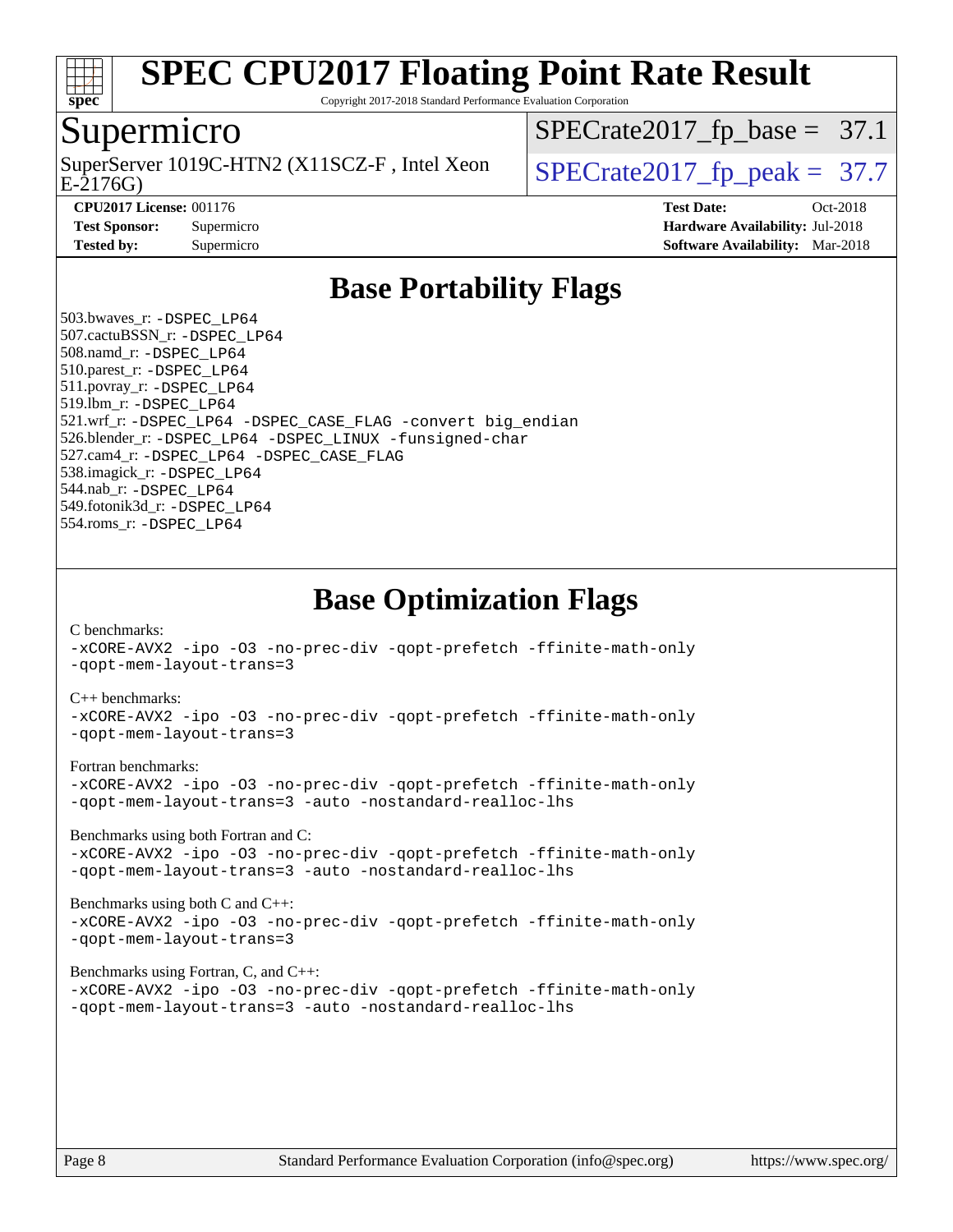

Copyright 2017-2018 Standard Performance Evaluation Corporation

#### Supermicro

E-2176G) SuperServer 1019C-HTN2 (X11SCZ-F, Intel Xeon  $\big|$  [SPECrate2017\\_fp\\_peak =](http://www.spec.org/auto/cpu2017/Docs/result-fields.html#SPECrate2017fppeak) 37.7

 $SPECrate2017_fp\_base = 37.1$ 

**[CPU2017 License:](http://www.spec.org/auto/cpu2017/Docs/result-fields.html#CPU2017License)** 001176 **[Test Date:](http://www.spec.org/auto/cpu2017/Docs/result-fields.html#TestDate)** Oct-2018 **[Test Sponsor:](http://www.spec.org/auto/cpu2017/Docs/result-fields.html#TestSponsor)** Supermicro **[Hardware Availability:](http://www.spec.org/auto/cpu2017/Docs/result-fields.html#HardwareAvailability)** Jul-2018 **[Tested by:](http://www.spec.org/auto/cpu2017/Docs/result-fields.html#Testedby)** Supermicro **[Software Availability:](http://www.spec.org/auto/cpu2017/Docs/result-fields.html#SoftwareAvailability)** Mar-2018

### **[Peak Compiler Invocation](http://www.spec.org/auto/cpu2017/Docs/result-fields.html#PeakCompilerInvocation)**

[C benchmarks:](http://www.spec.org/auto/cpu2017/Docs/result-fields.html#Cbenchmarks) [icc -m64 -std=c11](http://www.spec.org/cpu2017/results/res2018q4/cpu2017-20181030-09445.flags.html#user_CCpeak_intel_icc_64bit_c11_33ee0cdaae7deeeab2a9725423ba97205ce30f63b9926c2519791662299b76a0318f32ddfffdc46587804de3178b4f9328c46fa7c2b0cd779d7a61945c91cd35)

[C++ benchmarks:](http://www.spec.org/auto/cpu2017/Docs/result-fields.html#CXXbenchmarks) [icpc -m64](http://www.spec.org/cpu2017/results/res2018q4/cpu2017-20181030-09445.flags.html#user_CXXpeak_intel_icpc_64bit_4ecb2543ae3f1412ef961e0650ca070fec7b7afdcd6ed48761b84423119d1bf6bdf5cad15b44d48e7256388bc77273b966e5eb805aefd121eb22e9299b2ec9d9)

[Fortran benchmarks](http://www.spec.org/auto/cpu2017/Docs/result-fields.html#Fortranbenchmarks): [ifort -m64](http://www.spec.org/cpu2017/results/res2018q4/cpu2017-20181030-09445.flags.html#user_FCpeak_intel_ifort_64bit_24f2bb282fbaeffd6157abe4f878425411749daecae9a33200eee2bee2fe76f3b89351d69a8130dd5949958ce389cf37ff59a95e7a40d588e8d3a57e0c3fd751)

[Benchmarks using both Fortran and C:](http://www.spec.org/auto/cpu2017/Docs/result-fields.html#BenchmarksusingbothFortranandC) [ifort -m64](http://www.spec.org/cpu2017/results/res2018q4/cpu2017-20181030-09445.flags.html#user_CC_FCpeak_intel_ifort_64bit_24f2bb282fbaeffd6157abe4f878425411749daecae9a33200eee2bee2fe76f3b89351d69a8130dd5949958ce389cf37ff59a95e7a40d588e8d3a57e0c3fd751) [icc -m64 -std=c11](http://www.spec.org/cpu2017/results/res2018q4/cpu2017-20181030-09445.flags.html#user_CC_FCpeak_intel_icc_64bit_c11_33ee0cdaae7deeeab2a9725423ba97205ce30f63b9926c2519791662299b76a0318f32ddfffdc46587804de3178b4f9328c46fa7c2b0cd779d7a61945c91cd35)

[Benchmarks using both C and C++](http://www.spec.org/auto/cpu2017/Docs/result-fields.html#BenchmarksusingbothCandCXX): [icpc -m64](http://www.spec.org/cpu2017/results/res2018q4/cpu2017-20181030-09445.flags.html#user_CC_CXXpeak_intel_icpc_64bit_4ecb2543ae3f1412ef961e0650ca070fec7b7afdcd6ed48761b84423119d1bf6bdf5cad15b44d48e7256388bc77273b966e5eb805aefd121eb22e9299b2ec9d9) [icc -m64 -std=c11](http://www.spec.org/cpu2017/results/res2018q4/cpu2017-20181030-09445.flags.html#user_CC_CXXpeak_intel_icc_64bit_c11_33ee0cdaae7deeeab2a9725423ba97205ce30f63b9926c2519791662299b76a0318f32ddfffdc46587804de3178b4f9328c46fa7c2b0cd779d7a61945c91cd35)

[Benchmarks using Fortran, C, and C++:](http://www.spec.org/auto/cpu2017/Docs/result-fields.html#BenchmarksusingFortranCandCXX) [icpc -m64](http://www.spec.org/cpu2017/results/res2018q4/cpu2017-20181030-09445.flags.html#user_CC_CXX_FCpeak_intel_icpc_64bit_4ecb2543ae3f1412ef961e0650ca070fec7b7afdcd6ed48761b84423119d1bf6bdf5cad15b44d48e7256388bc77273b966e5eb805aefd121eb22e9299b2ec9d9) [icc -m64 -std=c11](http://www.spec.org/cpu2017/results/res2018q4/cpu2017-20181030-09445.flags.html#user_CC_CXX_FCpeak_intel_icc_64bit_c11_33ee0cdaae7deeeab2a9725423ba97205ce30f63b9926c2519791662299b76a0318f32ddfffdc46587804de3178b4f9328c46fa7c2b0cd779d7a61945c91cd35) [ifort -m64](http://www.spec.org/cpu2017/results/res2018q4/cpu2017-20181030-09445.flags.html#user_CC_CXX_FCpeak_intel_ifort_64bit_24f2bb282fbaeffd6157abe4f878425411749daecae9a33200eee2bee2fe76f3b89351d69a8130dd5949958ce389cf37ff59a95e7a40d588e8d3a57e0c3fd751)

**[Peak Portability Flags](http://www.spec.org/auto/cpu2017/Docs/result-fields.html#PeakPortabilityFlags)**

Same as Base Portability Flags

### **[Peak Optimization Flags](http://www.spec.org/auto/cpu2017/Docs/result-fields.html#PeakOptimizationFlags)**

[C benchmarks](http://www.spec.org/auto/cpu2017/Docs/result-fields.html#Cbenchmarks):

```
 519.lbm_r: -prof-gen(pass 1) -prof-use(pass 2) -ipo -xCORE-AVX2 -O3
-no-prec-div -qopt-prefetch -ffinite-math-only
-qopt-mem-layout-trans=3
 538.imagick_r: -xCORE-AVX2 -ipo -O3 -no-prec-div -qopt-prefetch
-ffinite-math-only -qopt-mem-layout-trans=3
544.nab_r: basepeak = yes
C++ benchmarks: 
 508.namd_r: -prof-gen(pass 1) -prof-use(pass 2) -ipo -xCORE-AVX2 -O3
-no-prec-div -qopt-prefetch -ffinite-math-only
-qopt-mem-layout-trans=3
```
**(Continued on next page)**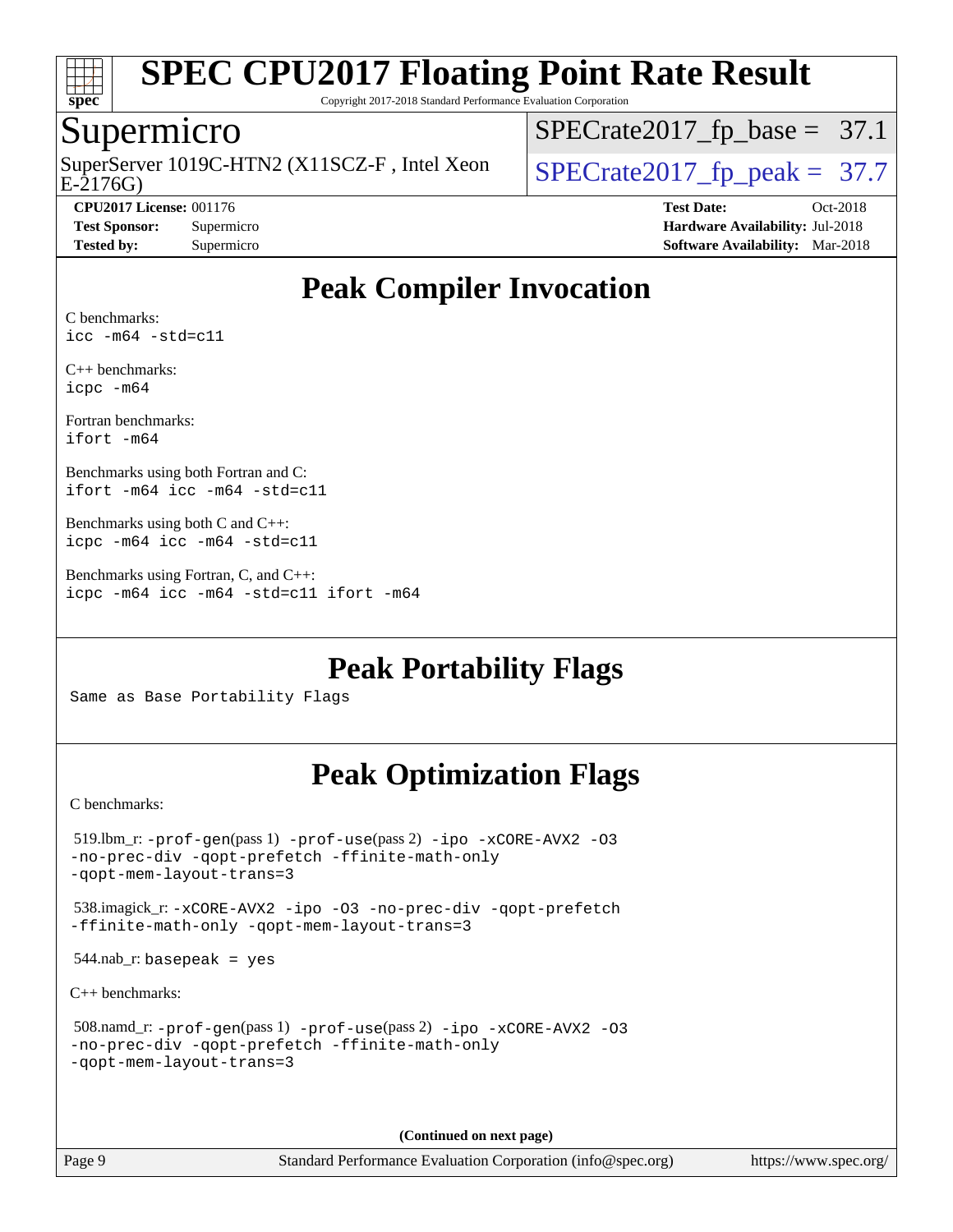

Copyright 2017-2018 Standard Performance Evaluation Corporation

#### Supermicro

SuperServer 1019C-HTN2 (X11SCZ-F, Intel Xeon  $\big|$  SPECrate2017 fp peak = 37.7

 $SPECTate2017_fp\_base = 37.1$ 

E-2176G)

**[Tested by:](http://www.spec.org/auto/cpu2017/Docs/result-fields.html#Testedby)** Supermicro **[Software Availability:](http://www.spec.org/auto/cpu2017/Docs/result-fields.html#SoftwareAvailability)** Mar-2018

**[CPU2017 License:](http://www.spec.org/auto/cpu2017/Docs/result-fields.html#CPU2017License)** 001176 **[Test Date:](http://www.spec.org/auto/cpu2017/Docs/result-fields.html#TestDate)** Oct-2018 **[Test Sponsor:](http://www.spec.org/auto/cpu2017/Docs/result-fields.html#TestSponsor)** Supermicro **[Hardware Availability:](http://www.spec.org/auto/cpu2017/Docs/result-fields.html#HardwareAvailability)** Jul-2018

### **[Peak Optimization Flags \(Continued\)](http://www.spec.org/auto/cpu2017/Docs/result-fields.html#PeakOptimizationFlags)**

 510.parest\_r: [-xCORE-AVX2](http://www.spec.org/cpu2017/results/res2018q4/cpu2017-20181030-09445.flags.html#user_peakCXXOPTIMIZE510_parest_r_f-xCORE-AVX2) [-ipo](http://www.spec.org/cpu2017/results/res2018q4/cpu2017-20181030-09445.flags.html#user_peakCXXOPTIMIZE510_parest_r_f-ipo) [-O3](http://www.spec.org/cpu2017/results/res2018q4/cpu2017-20181030-09445.flags.html#user_peakCXXOPTIMIZE510_parest_r_f-O3) [-no-prec-div](http://www.spec.org/cpu2017/results/res2018q4/cpu2017-20181030-09445.flags.html#user_peakCXXOPTIMIZE510_parest_r_f-no-prec-div) [-qopt-prefetch](http://www.spec.org/cpu2017/results/res2018q4/cpu2017-20181030-09445.flags.html#user_peakCXXOPTIMIZE510_parest_r_f-qopt-prefetch) [-ffinite-math-only](http://www.spec.org/cpu2017/results/res2018q4/cpu2017-20181030-09445.flags.html#user_peakCXXOPTIMIZE510_parest_r_f_finite_math_only_cb91587bd2077682c4b38af759c288ed7c732db004271a9512da14a4f8007909a5f1427ecbf1a0fb78ff2a814402c6114ac565ca162485bbcae155b5e4258871) [-qopt-mem-layout-trans=3](http://www.spec.org/cpu2017/results/res2018q4/cpu2017-20181030-09445.flags.html#user_peakCXXOPTIMIZE510_parest_r_f-qopt-mem-layout-trans_de80db37974c74b1f0e20d883f0b675c88c3b01e9d123adea9b28688d64333345fb62bc4a798493513fdb68f60282f9a726aa07f478b2f7113531aecce732043) [Fortran benchmarks](http://www.spec.org/auto/cpu2017/Docs/result-fields.html#Fortranbenchmarks): 503.bwaves\_r: [-xCORE-AVX2](http://www.spec.org/cpu2017/results/res2018q4/cpu2017-20181030-09445.flags.html#user_peakFOPTIMIZE503_bwaves_r_f-xCORE-AVX2) [-ipo](http://www.spec.org/cpu2017/results/res2018q4/cpu2017-20181030-09445.flags.html#user_peakFOPTIMIZE503_bwaves_r_f-ipo) [-O3](http://www.spec.org/cpu2017/results/res2018q4/cpu2017-20181030-09445.flags.html#user_peakFOPTIMIZE503_bwaves_r_f-O3) [-no-prec-div](http://www.spec.org/cpu2017/results/res2018q4/cpu2017-20181030-09445.flags.html#user_peakFOPTIMIZE503_bwaves_r_f-no-prec-div) [-qopt-prefetch](http://www.spec.org/cpu2017/results/res2018q4/cpu2017-20181030-09445.flags.html#user_peakFOPTIMIZE503_bwaves_r_f-qopt-prefetch) [-ffinite-math-only](http://www.spec.org/cpu2017/results/res2018q4/cpu2017-20181030-09445.flags.html#user_peakFOPTIMIZE503_bwaves_r_f_finite_math_only_cb91587bd2077682c4b38af759c288ed7c732db004271a9512da14a4f8007909a5f1427ecbf1a0fb78ff2a814402c6114ac565ca162485bbcae155b5e4258871) [-qopt-mem-layout-trans=3](http://www.spec.org/cpu2017/results/res2018q4/cpu2017-20181030-09445.flags.html#user_peakFOPTIMIZE503_bwaves_r_f-qopt-mem-layout-trans_de80db37974c74b1f0e20d883f0b675c88c3b01e9d123adea9b28688d64333345fb62bc4a798493513fdb68f60282f9a726aa07f478b2f7113531aecce732043) [-auto](http://www.spec.org/cpu2017/results/res2018q4/cpu2017-20181030-09445.flags.html#user_peakFOPTIMIZE503_bwaves_r_f-auto) [-nostandard-realloc-lhs](http://www.spec.org/cpu2017/results/res2018q4/cpu2017-20181030-09445.flags.html#user_peakEXTRA_FOPTIMIZE503_bwaves_r_f_2003_std_realloc_82b4557e90729c0f113870c07e44d33d6f5a304b4f63d4c15d2d0f1fab99f5daaed73bdb9275d9ae411527f28b936061aa8b9c8f2d63842963b95c9dd6426b8a) 549.fotonik3d\_r: Same as 503.bwaves\_r 554.roms\_r: [-prof-gen](http://www.spec.org/cpu2017/results/res2018q4/cpu2017-20181030-09445.flags.html#user_peakPASS1_FFLAGSPASS1_LDFLAGS554_roms_r_prof_gen_5aa4926d6013ddb2a31985c654b3eb18169fc0c6952a63635c234f711e6e63dd76e94ad52365559451ec499a2cdb89e4dc58ba4c67ef54ca681ffbe1461d6b36)(pass 1) [-prof-use](http://www.spec.org/cpu2017/results/res2018q4/cpu2017-20181030-09445.flags.html#user_peakPASS2_FFLAGSPASS2_LDFLAGS554_roms_r_prof_use_1a21ceae95f36a2b53c25747139a6c16ca95bd9def2a207b4f0849963b97e94f5260e30a0c64f4bb623698870e679ca08317ef8150905d41bd88c6f78df73f19)(pass 2) [-ipo](http://www.spec.org/cpu2017/results/res2018q4/cpu2017-20181030-09445.flags.html#user_peakPASS1_FOPTIMIZEPASS2_FOPTIMIZE554_roms_r_f-ipo) [-xCORE-AVX2](http://www.spec.org/cpu2017/results/res2018q4/cpu2017-20181030-09445.flags.html#user_peakPASS2_FOPTIMIZE554_roms_r_f-xCORE-AVX2) [-O3](http://www.spec.org/cpu2017/results/res2018q4/cpu2017-20181030-09445.flags.html#user_peakPASS1_FOPTIMIZEPASS2_FOPTIMIZE554_roms_r_f-O3) [-no-prec-div](http://www.spec.org/cpu2017/results/res2018q4/cpu2017-20181030-09445.flags.html#user_peakPASS1_FOPTIMIZEPASS2_FOPTIMIZE554_roms_r_f-no-prec-div) [-qopt-prefetch](http://www.spec.org/cpu2017/results/res2018q4/cpu2017-20181030-09445.flags.html#user_peakPASS1_FOPTIMIZEPASS2_FOPTIMIZE554_roms_r_f-qopt-prefetch) [-ffinite-math-only](http://www.spec.org/cpu2017/results/res2018q4/cpu2017-20181030-09445.flags.html#user_peakPASS1_FOPTIMIZEPASS2_FOPTIMIZE554_roms_r_f_finite_math_only_cb91587bd2077682c4b38af759c288ed7c732db004271a9512da14a4f8007909a5f1427ecbf1a0fb78ff2a814402c6114ac565ca162485bbcae155b5e4258871) [-qopt-mem-layout-trans=3](http://www.spec.org/cpu2017/results/res2018q4/cpu2017-20181030-09445.flags.html#user_peakPASS1_FOPTIMIZEPASS2_FOPTIMIZE554_roms_r_f-qopt-mem-layout-trans_de80db37974c74b1f0e20d883f0b675c88c3b01e9d123adea9b28688d64333345fb62bc4a798493513fdb68f60282f9a726aa07f478b2f7113531aecce732043) [-auto](http://www.spec.org/cpu2017/results/res2018q4/cpu2017-20181030-09445.flags.html#user_peakPASS2_FOPTIMIZE554_roms_r_f-auto) [-nostandard-realloc-lhs](http://www.spec.org/cpu2017/results/res2018q4/cpu2017-20181030-09445.flags.html#user_peakEXTRA_FOPTIMIZE554_roms_r_f_2003_std_realloc_82b4557e90729c0f113870c07e44d33d6f5a304b4f63d4c15d2d0f1fab99f5daaed73bdb9275d9ae411527f28b936061aa8b9c8f2d63842963b95c9dd6426b8a) [Benchmarks using both Fortran and C](http://www.spec.org/auto/cpu2017/Docs/result-fields.html#BenchmarksusingbothFortranandC):  $521.\text{wrf}$ :  $-\text{prof-qen(pass 1)} -\text{prof-use(pass 2)} -\text{ipo } -\text{xCORE-AVX2} -03$ [-no-prec-div](http://www.spec.org/cpu2017/results/res2018q4/cpu2017-20181030-09445.flags.html#user_peakPASS1_COPTIMIZEPASS1_FOPTIMIZEPASS2_COPTIMIZEPASS2_FOPTIMIZE521_wrf_r_f-no-prec-div) [-qopt-prefetch](http://www.spec.org/cpu2017/results/res2018q4/cpu2017-20181030-09445.flags.html#user_peakPASS1_COPTIMIZEPASS1_FOPTIMIZEPASS2_COPTIMIZEPASS2_FOPTIMIZE521_wrf_r_f-qopt-prefetch) [-ffinite-math-only](http://www.spec.org/cpu2017/results/res2018q4/cpu2017-20181030-09445.flags.html#user_peakPASS1_COPTIMIZEPASS1_FOPTIMIZEPASS2_COPTIMIZEPASS2_FOPTIMIZE521_wrf_r_f_finite_math_only_cb91587bd2077682c4b38af759c288ed7c732db004271a9512da14a4f8007909a5f1427ecbf1a0fb78ff2a814402c6114ac565ca162485bbcae155b5e4258871) [-qopt-mem-layout-trans=3](http://www.spec.org/cpu2017/results/res2018q4/cpu2017-20181030-09445.flags.html#user_peakPASS1_COPTIMIZEPASS1_FOPTIMIZEPASS2_COPTIMIZEPASS2_FOPTIMIZE521_wrf_r_f-qopt-mem-layout-trans_de80db37974c74b1f0e20d883f0b675c88c3b01e9d123adea9b28688d64333345fb62bc4a798493513fdb68f60282f9a726aa07f478b2f7113531aecce732043) [-auto](http://www.spec.org/cpu2017/results/res2018q4/cpu2017-20181030-09445.flags.html#user_peakPASS2_FOPTIMIZE521_wrf_r_f-auto) [-nostandard-realloc-lhs](http://www.spec.org/cpu2017/results/res2018q4/cpu2017-20181030-09445.flags.html#user_peakEXTRA_FOPTIMIZE521_wrf_r_f_2003_std_realloc_82b4557e90729c0f113870c07e44d33d6f5a304b4f63d4c15d2d0f1fab99f5daaed73bdb9275d9ae411527f28b936061aa8b9c8f2d63842963b95c9dd6426b8a)  $527.cam4_r$ : basepeak = yes [Benchmarks using both C and C++](http://www.spec.org/auto/cpu2017/Docs/result-fields.html#BenchmarksusingbothCandCXX): 511.povray\_r: [-prof-gen](http://www.spec.org/cpu2017/results/res2018q4/cpu2017-20181030-09445.flags.html#user_peakPASS1_CFLAGSPASS1_CXXFLAGSPASS1_LDFLAGS511_povray_r_prof_gen_5aa4926d6013ddb2a31985c654b3eb18169fc0c6952a63635c234f711e6e63dd76e94ad52365559451ec499a2cdb89e4dc58ba4c67ef54ca681ffbe1461d6b36)(pass 1) [-prof-use](http://www.spec.org/cpu2017/results/res2018q4/cpu2017-20181030-09445.flags.html#user_peakPASS2_CFLAGSPASS2_CXXFLAGSPASS2_LDFLAGS511_povray_r_prof_use_1a21ceae95f36a2b53c25747139a6c16ca95bd9def2a207b4f0849963b97e94f5260e30a0c64f4bb623698870e679ca08317ef8150905d41bd88c6f78df73f19)(pass 2) [-ipo](http://www.spec.org/cpu2017/results/res2018q4/cpu2017-20181030-09445.flags.html#user_peakPASS1_COPTIMIZEPASS1_CXXOPTIMIZEPASS2_COPTIMIZEPASS2_CXXOPTIMIZE511_povray_r_f-ipo) [-xCORE-AVX2](http://www.spec.org/cpu2017/results/res2018q4/cpu2017-20181030-09445.flags.html#user_peakPASS2_COPTIMIZEPASS2_CXXOPTIMIZE511_povray_r_f-xCORE-AVX2) [-O3](http://www.spec.org/cpu2017/results/res2018q4/cpu2017-20181030-09445.flags.html#user_peakPASS1_COPTIMIZEPASS1_CXXOPTIMIZEPASS2_COPTIMIZEPASS2_CXXOPTIMIZE511_povray_r_f-O3) [-no-prec-div](http://www.spec.org/cpu2017/results/res2018q4/cpu2017-20181030-09445.flags.html#user_peakPASS1_COPTIMIZEPASS1_CXXOPTIMIZEPASS2_COPTIMIZEPASS2_CXXOPTIMIZE511_povray_r_f-no-prec-div) [-qopt-prefetch](http://www.spec.org/cpu2017/results/res2018q4/cpu2017-20181030-09445.flags.html#user_peakPASS1_COPTIMIZEPASS1_CXXOPTIMIZEPASS2_COPTIMIZEPASS2_CXXOPTIMIZE511_povray_r_f-qopt-prefetch) [-ffinite-math-only](http://www.spec.org/cpu2017/results/res2018q4/cpu2017-20181030-09445.flags.html#user_peakPASS1_COPTIMIZEPASS1_CXXOPTIMIZEPASS2_COPTIMIZEPASS2_CXXOPTIMIZE511_povray_r_f_finite_math_only_cb91587bd2077682c4b38af759c288ed7c732db004271a9512da14a4f8007909a5f1427ecbf1a0fb78ff2a814402c6114ac565ca162485bbcae155b5e4258871) [-qopt-mem-layout-trans=3](http://www.spec.org/cpu2017/results/res2018q4/cpu2017-20181030-09445.flags.html#user_peakPASS1_COPTIMIZEPASS1_CXXOPTIMIZEPASS2_COPTIMIZEPASS2_CXXOPTIMIZE511_povray_r_f-qopt-mem-layout-trans_de80db37974c74b1f0e20d883f0b675c88c3b01e9d123adea9b28688d64333345fb62bc4a798493513fdb68f60282f9a726aa07f478b2f7113531aecce732043) 526.blender\_r: basepeak = yes [Benchmarks using Fortran, C, and C++:](http://www.spec.org/auto/cpu2017/Docs/result-fields.html#BenchmarksusingFortranCandCXX) 507.cactuBSSN\_r: basepeak = yes The flags files that were used to format this result can be browsed at <http://www.spec.org/cpu2017/flags/Intel-ic18.0-official-linux64.2017-12-21.html> <http://www.spec.org/cpu2017/flags/Supermicro-Platform-Settings-V1.2-SKL-revD.html>

You can also download the XML flags sources by saving the following links: <http://www.spec.org/cpu2017/flags/Intel-ic18.0-official-linux64.2017-12-21.xml> <http://www.spec.org/cpu2017/flags/Supermicro-Platform-Settings-V1.2-SKL-revD.xml>